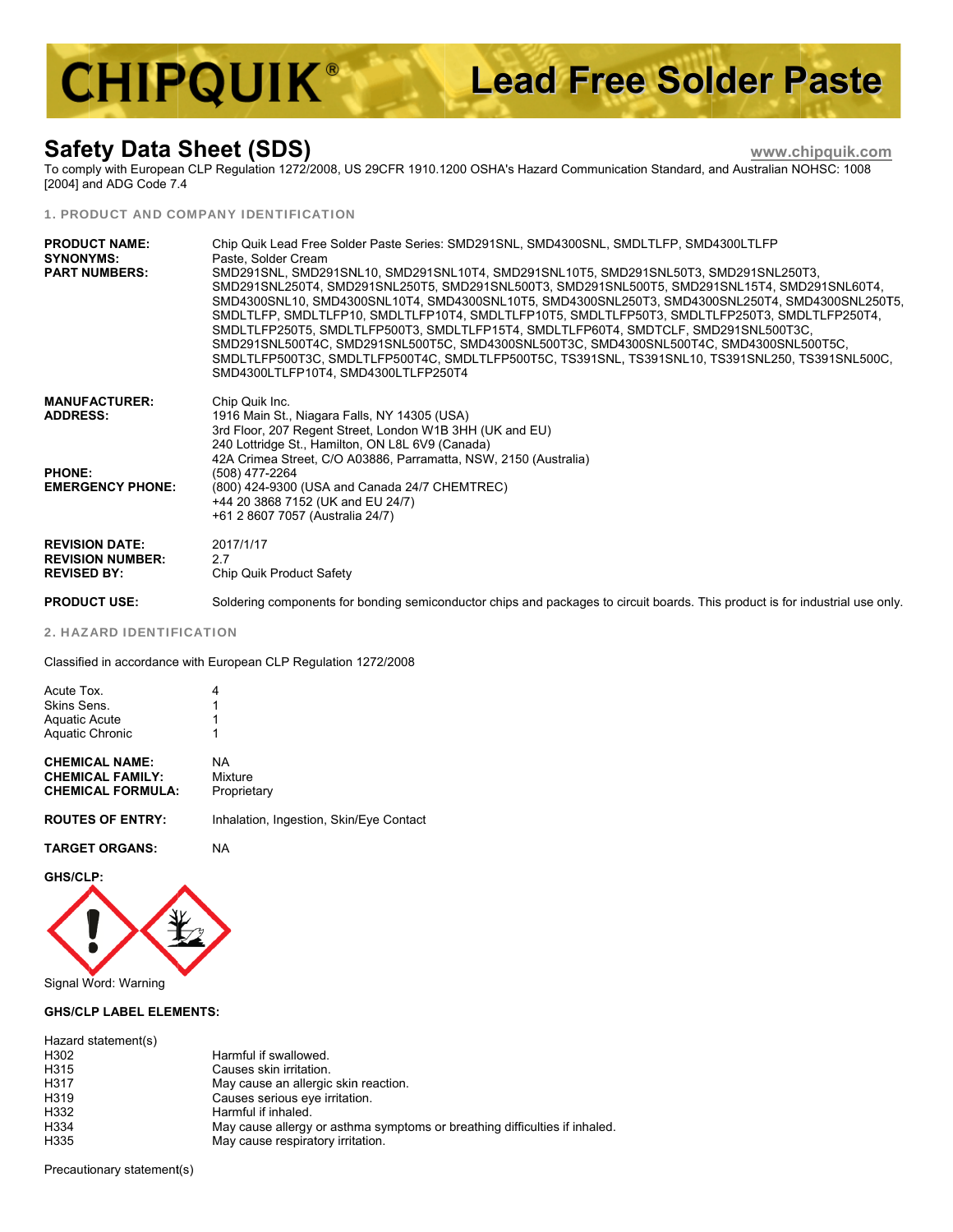| P <sub>102</sub>         | Keep out of reach of children.                                                                                                                                             |
|--------------------------|----------------------------------------------------------------------------------------------------------------------------------------------------------------------------|
| P201                     | Obtain special instructions before use.                                                                                                                                    |
| P202                     | Do not handle until all safety precautions have been read and understood.                                                                                                  |
| P233                     | Keep container tightly closed.                                                                                                                                             |
| P260                     | Do not breathe dust/fume/gas/mist/vapor/spray.                                                                                                                             |
| P262                     | Do not get in eyes, on skin, or on clothing.                                                                                                                               |
| P264                     | Wash hands thoroughly after handling.                                                                                                                                      |
| P270                     | Do not eat, drink, or smoke when using this product.                                                                                                                       |
| P271                     | Use in a well-ventilated area.                                                                                                                                             |
| P272                     | Contaminated work clothing should not be allowed out of the workplace.                                                                                                     |
| P273                     | Avoid release to the environment.                                                                                                                                          |
| P280                     | Wear protective gloves/protective clothing/eye protection/face protection.                                                                                                 |
| P284                     | In case of inadequate ventilation wear respiratory protection.                                                                                                             |
| P301/P330/P331/P310      | IF SWALLOWED: Rinse mouth. DO NOT induce vomiting. Immediately call a POISON CENTER/Doctor.                                                                                |
| P303/P361/P352/P333/P313 | IF ON SKIN (or hair): Take off immediately all contaminated clothing. Wash with soap & water. Get medical advice/attention if                                              |
|                          | skin irritation or rash occurs or if you feel unwell.                                                                                                                      |
| P304/P340/312            | IF INHALED: Remove victim to fresh air and keep comfortable for breathing. Call a POISON CENTER or doctor/physician if<br>you feel unwell.                                 |
| P305/P351/338/P310       | IF IN EYES: Rinse cautiously with water for several minutes. Remove contact lenses, if present and easy to do. Continue<br>rinsing. Immediately call POISON CENTER/Doctor. |
| P308/P313                | IF EXPOSED OR CONCERNED: Get medical advice/attention.                                                                                                                     |
| P342/P311                | IF EXPERIENCING RESPIRATORY SYMPTOMS: Call POISON CENTER/Doctor.                                                                                                           |
| P362                     | Take off contaminated clothing and wash it before reuse.                                                                                                                   |
| P391                     | Collect spillage.                                                                                                                                                          |
| P402/P404                | Store in a dry place. Store in a closed container.                                                                                                                         |
| P405                     | Store locked up.                                                                                                                                                           |
| P501                     | Dispose of contents/container in accordance with local/regional/national/international regulations.                                                                        |
|                          |                                                                                                                                                                            |

#### **POTENTIAL HEALTH EFFECTS (CHRONIC and OVEREXPOSURE)**

**Tin:** Dust or fumes may cause irritation of the skin mucous membranes and may result in a benign Pneumoconiosis (Stannosis).

**Silver:** May cause discoloration of eyes and skin (Argyia).

**Bismuth:** May cause foul breath, a blue-black line on the gums, and Stomatitis.

**Antimony:** May cause gastrointestinal upset, sleeplessness, irritability, and muscular pain.

**Indium:** May cause weight loss, pulmonary edema, blood damage and degenerative changes in liver and kidneys.

**MEDICAL CONDITIONS POSSIBLY AGGRAVATED BY EXPOSURE:** Diseases of the blood-forming organs, kidneys, nervous and possibly reproductive systems. Occupational Asthma.

#### **SECTION 2 NOTES:**

Chip Quik Inc. does not recommend, manufacture, market, or endorse any of its products for human consumption.

#### 3. COMPOSITION / INFORMATION ON INGREDIENTS

### Classified in accordance with European CLP Regulation 1272/2008

| Hazardous Ingredients <sup>(1)</sup>   | C.A.S. Number | <b>Weight Percent</b> | <b>OSHA PEL</b><br>mg/m <sup>3</sup> | <b>ACGIH TLV TWA</b><br>mg/m <sup>3</sup> | LD 50 Ingested<br>g/Kg | LD 50 Inhaled<br>g/m |
|----------------------------------------|---------------|-----------------------|--------------------------------------|-------------------------------------------|------------------------|----------------------|
| Modified Rosins (Rosin) <sup>(2)</sup> | 8050-09-7     | < 45                  | <b>NE</b>                            | NE                                        | <b>NE</b>              | <b>NE</b>            |
| Pine Oil Derivatives                   | 8000-41-7     | < 5                   | <b>NE</b>                            | <b>NE</b>                                 | <b>NE</b>              | <b>NE</b>            |
| (Terpineol)                            |               |                       |                                      |                                           |                        |                      |
| Mixed Carboxylic Acids                 | 110-16-7      | $\leq 4$              | <b>NE</b>                            | <b>NE</b>                                 | <b>NE</b>              | <b>NE</b>            |
| (Maleic Acid) $(2)$                    |               |                       |                                      |                                           |                        |                      |
| Tin                                    | 7440-31-5     | Product contains      | 2.00                                 | 2.00                                      | <b>NE</b>              | <b>NE</b>            |
| Silver                                 | 7440-22-4     | one or more of        | 0.01                                 | 0.10                                      | <b>NE</b>              | <b>NE</b>            |
| <b>Bismuth</b>                         | 7440-69-9     | these metallic        | <b>NE</b>                            | <b>NE</b>                                 | <b>NE</b>              | <b>NE</b>            |
| Antimony                               | 7440-36-0     | elements in           | 0.50                                 | 0.50                                      | 7.0 Rat                | <b>NE</b>            |
| Indium                                 | 7440-74-6     | varying               | <b>NE</b>                            | 0.10                                      | NE.                    | <b>NE</b>            |
| Copper                                 | 7440-50-8     | percentages           | 1.00                                 | 1.00                                      | <b>NE</b>              | <b>NE</b>            |

| Non-Hazardous Ingredients   | C.A.S. Number | <b>Weight Percent</b> | OSHA PEL  | ACGIH<br>I TLV TWA | LD 50 Ingested | LD 50 Inhaled |
|-----------------------------|---------------|-----------------------|-----------|--------------------|----------------|---------------|
|                             |               |                       | mq/m      | mg/m               | g/Kg           | a/m`          |
| Surfactants                 | <b>NA</b>     | <4                    | <b>NE</b> | <b>NE</b>          | <b>NE</b>      | <b>NE</b>     |
| <b>Rheological Modifier</b> | <b>NA</b>     | <'                    | <b>NE</b> | <b>NE</b>          | <b>NE</b>      | <b>NE</b>     |

#### **SECTION 3 NOTES:**

(1) Per 29 CFR 1910 the mixture has not been tested as a whole. All hazardous components, which comprise 1% of the mixture (0.1% carcinogenic), are listed. Percentages of individual components are not listed as this information is considered a trade secret.

(2) The identity of the specific chemical(s) is being withheld as a trade secret per 29 CFR 1910.1200. The hazardous properties of these ingredients are disclosed in this SDS.

#### 4. FIRST-AID MEASURES

**Signs and symptoms of exposure:** Inhalation-Nose and throat irritation, headache, dizziness, difficulty breathing, coughing. Ingestion-nausea, vomiting, cramps. Skin-redness, burning, rash, dryness. Eye-redness, burning, tearing, blurred vision.

#### **Emergency first aid procedures:**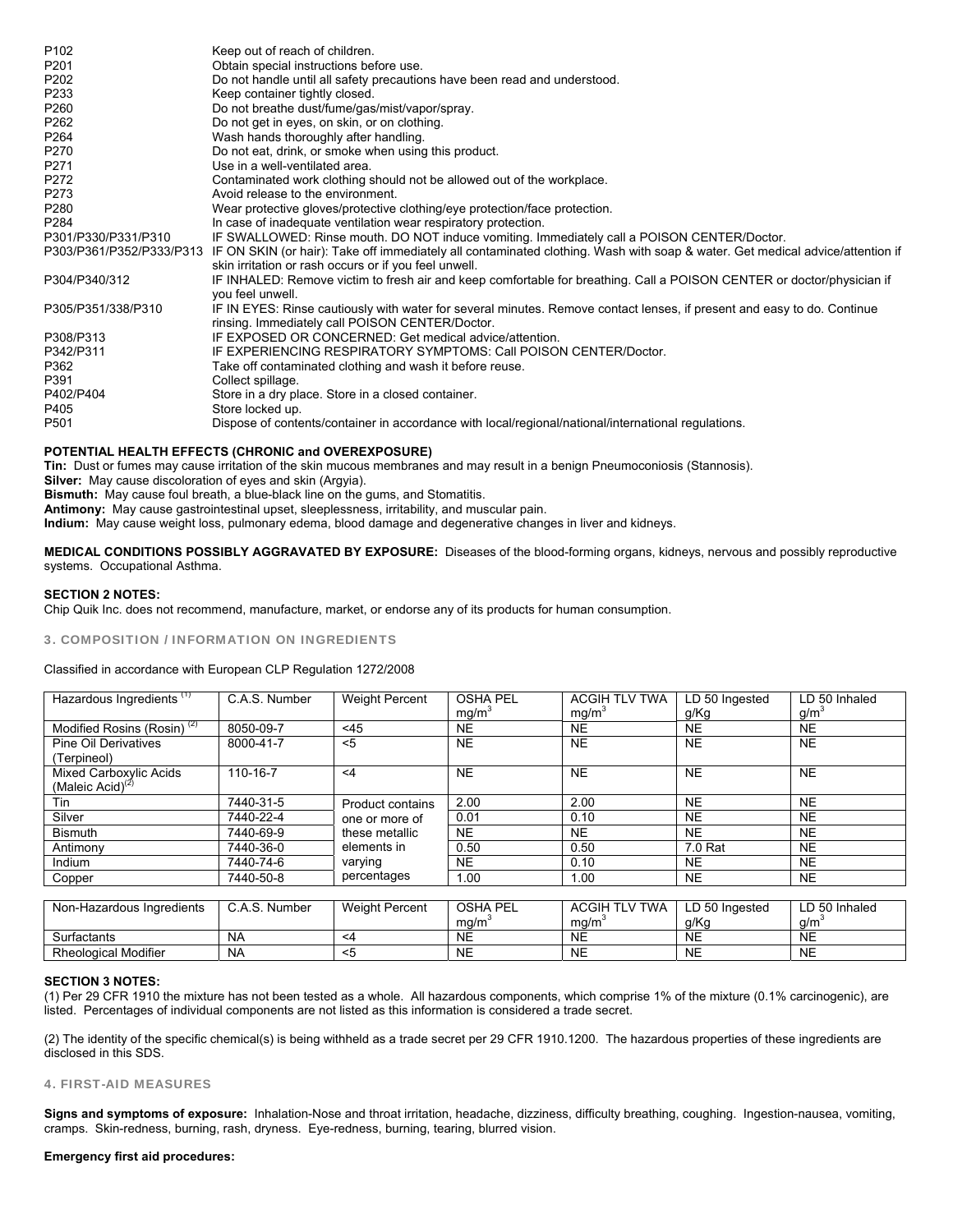**EYES:** Flush with plenty of water, contact a physician. If contact lenses can be removed easily, flush eyes without contact lenses.

**SKIN:** Wash affected area with plenty of warm, soapy water. If irritation persists, seek medical attention.

**INGESTION:** Call a physician or Poison Control Center immediately. Do not induce vomiting. Drink large amounts of water. Never give anything by mouth to an unconscious person

**INHALATION:** Remove to fresh air. Support respiration if required. If not breathing, seek immediate medical attention.

#### 5. FIREFIGHTING MEASURES

| <b>EXTINGUISHING MEDIA:</b>              | Dry chemical, foam                                                                                                                                                                                                          |
|------------------------------------------|-----------------------------------------------------------------------------------------------------------------------------------------------------------------------------------------------------------------------------|
| <b>SPECIAL FIRE FIGHTING PROCEDURES:</b> | Do not use water. Use NIOSH-approved self-contained Breathing Apparatus and full protective clothing if<br>involved in a fire.                                                                                              |
|                                          | <b>UNUSUAL FIRE AND EXPLOSION HAZARDS:</b> May release Toxic metal and oxide fumes. High concentrations of dust may present explosion hazard.<br>Water trapped below molten metal may explode thus spattering molten metal. |

#### **SECTION 5 NOTES:**

Molten solder alloys consisting of Antimony, Bismuth, Copper, Indium, Silver, and/or Tin do not produce significant quantities of fumes below 900° F.

#### 6. ACCIDENTAL RELEASE MEASURES

**PRECAUTIONS AND EQUIPMENT:** Material is extremely thick and will not flow out.

**ACCIDENTAL RELEASE MEASURES:** If material spills or leaks use a spatula to collect and place it in a plastic or glass jar. Remove traces of residue using cloth rags or paper towels moistened with Isopropyl Alcohol. Exposure to spilled material may be irritating. Follow on-site personal protective equipment recommendations.

**ENVIRONMENTAL PRECAUTIONS:** Avoid release to the environment. Collect spillage.

#### **SECTION 6 NOTES:**

See Sections 2, 4, and 7 for additional information.

#### 7. HANDLING AND STORAGE

**HANDLING/STORAGE:** Keep containers tightly closed when not in use. Use care to avoid spills. Avoid inhalation of fumes or dust. Avoid contact with eyes, skin, and clothing. Store in a closed corrosive resistant container, with corrosive resistant liner, in cool dry place. Wear appropriate personal protective equipment when working with or handling. Always wash hands thoroughly after handling this product. Dispose of following Federal, State/Provincial, and Local regulations.

**OTHER PRECAUTIONS:** Empty containers may retain product residues in vapor, liquid, and/or solid form. All labeled hazard precautions should be observed.

**WORK HYGIENIC PRACTICES:** Cosmetics/Food/Drink/Tobacco should not be consumed or used in work areas. Always wash hands after handling material and before applying or using cosmetics/food/drink/tobacco.

**SECTION 7 NOTES:**  For industrial use only. Keep out of reach of children. Not for internal consumption.

8. EXPOSURE CONTROLS / PERSONAL PROTECTION

#### **Occupational Exposure Limit Values:**

Rosin flux fumes (as total resin acids)  $MEL: 0.05$  mg/m<sup>3</sup> 8h TWA.  $MEL: 0.15 mg/m<sup>3</sup> 15 min.$ 

Extraction is necessary to remove fumes evolved during reflow.

Also see section 3.

**ENGINEERING CONTROLS:** Use only with production equipment designed for use with solder paste.

**VENTILATION:** Provide sufficient mechanical (general and/or local exhaust) ventilation to maintain exposure below TLVs.

**RESPIRATORY PROTECTION:** A (US: NIOSH; EU: EN 140:1998, EN 14387:2004 A) approved air-purifying respirator with fume/organic chemical cartridge should be worn when airborne concentrations may be exceeded. General and local exhaust ventilation is the preferred means of protection.

**EYE PROTECTION:** Use with appropriate eye protection: Goggles or face shield (EU: EN 166-S 3 9).

**SKIN PROTECTION:** Protective gloves should be worn when the possibility of skin contact exists (EU: EN 374-1:2003).

**PROTECTIVE CLOTHING OR EQUIPMENT:** Work clothes should be worn and laundered in accordance with current Lead (Pb) standards (US: OSHA).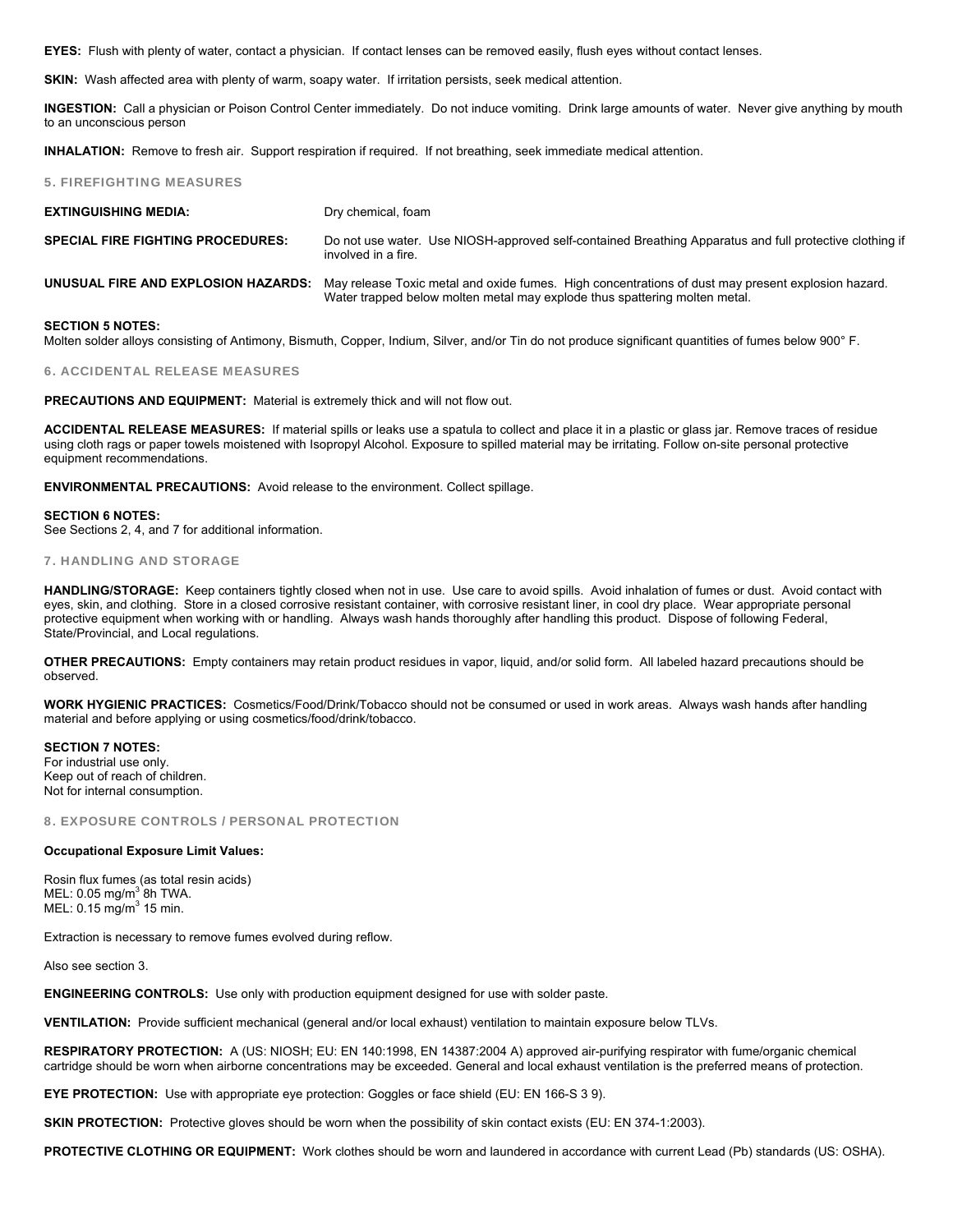**WORK HYGIENIC PRACTICES:** Cosmetics/Food/Drink/Tobacco should not be consumed or used in areas where solder products may be used. Always wash hands after handling soldering products and before applying or using cosmetics/food/drink/tobacco.

**OTHER:** Maintain eye wash stations in work areas. Avoid the use of contact lenses in high fume areas. Clean protective equipment regularly. Clean up spills immediately.

### 9. PHYSICAL AND CHEMICAL PROPERTIES

| <b>APPEARANCE:</b>                       | Grey paste |
|------------------------------------------|------------|
| ODOR:                                    | Odorless   |
| <b>ODOR THRESHOLD:</b>                   | <b>NE</b>  |
| pH as SUPPLIED:                          | <b>NA</b>  |
| <b>MELTING POINT:</b>                    | Varies     |
| <b>FREEZING POINT:</b>                   | Varies     |
| <b>INITIAL BOILING POINT:</b>            | Varies     |
| <b>BOILING RANGE:</b>                    | <b>NA</b>  |
| <b>FLASH POINT:</b>                      | <b>NA</b>  |
| <b>EVAPORATION RATE:</b>                 | <b>NA</b>  |
| <b>FLAMMABILITY (solid):</b>             | <b>NE</b>  |
| <b>UPPER/LOWER FLAMMABILITY:</b>         | <b>NF</b>  |
| <b>UPPER/LOWER EXPLOSIVE LIMITS:</b>     | <b>NF</b>  |
| <b>VAPOR PRESSURE (mmHg):</b>            | <b>NA</b>  |
| <b>VAPOR DENSITY (AIR = 1):</b>          | <b>NA</b>  |
| <b>RELATIVE DENSITY:</b>                 | <b>NF</b>  |
| <b>SOLUBILITY IN WATER:</b>              | Insoluble  |
| PARTITION COEFFICIENT (n-octanol/water): | NE.        |
| <b>AUTOIGNITION TEMPERATURE:</b>         | <b>NE</b>  |
| <b>DECOMPOSITION TEMPERATURE:</b>        | <b>NE</b>  |
| <b>VISCOSITY:</b>                        | NA         |

#### **SECTION 9 NOTES:**

Other physical and chemical properties depend on alloy composition.

10. STABILITY AND REACTIVITY

| STABILITY:                                  | Stable                                                                         |
|---------------------------------------------|--------------------------------------------------------------------------------|
| <b>CONDITIONS TO AVOID (STABILITY):</b>     | NE                                                                             |
| INCOMPATIBILITY (MATERIAL TO AVOID):        | Oxidizing materials, acids, hydrogen peroxide, bases                           |
| <b>HAZARDOUS DECOMPOSITION/BY-PRODUCTS:</b> | Harmful organic fumes and toxic oxide fumes may form at elevated temperatures. |
| <b>POSSIBILITY OF HAZARDOUS REACTIONS:</b>  | NE                                                                             |

#### 11. TOXICOLOGICAL INFORMATION

#### **INHALATION:**

This product does not present a risk at ambient temperatures. The flux fumes evolved during soldering will irritate the nose, throat and lungs. Repeated or prolonged exposure to flux fumes may cause an allergic affect which may lead to occupational asthma.

#### **SKIN:**

Contact with flux fumes and flux residues may cause irritation and sensitization.

#### **EYES:**

Flux fumes may cause irritation.

**Health Hazards (acute and chronic):** Contact with dust and fumes may cause skin, eye and respiratory irritation. Ingestion and/or inhalation of material or fumes may result in flu like symptoms, insomnia, muscle weakness, nausea and abdominal pain. Gross inhalation or ingestion may be toxic and can result in death. Symptoms of toxicity may take hours or days to manifest. Chronic exposures, inhalation and ingestion, may result in kidney, red blood cell, reproductive and nervous system effects. Health effects may be cumulative over many exposures. Studies show that health risks vary by individual. Minimize exposure as a precaution. See OSHA 29CFR 1910.1025(subpart Z) for more information.

#### **ACUTE TOXICITY:**

| <b>Product/Ingredient Name</b> | Result                                       | <b>Species</b>       | <b>Dose</b>                              | <b>Exposure</b>                                                                                                                                                                                                    |
|--------------------------------|----------------------------------------------|----------------------|------------------------------------------|--------------------------------------------------------------------------------------------------------------------------------------------------------------------------------------------------------------------|
| Rosin                          | LD50 Oral                                    | Rat                  | 7600 mg/kg                               |                                                                                                                                                                                                                    |
| Terpineol                      | LD50 Oral                                    | Rat                  | 2000 mg/kg                               |                                                                                                                                                                                                                    |
|                                | LD50 Inhalation                              | Rat                  | 4.76 mg/l                                | 4 hours                                                                                                                                                                                                            |
|                                | LD50 Dermal                                  | Rat                  | 2000 mg/kg                               |                                                                                                                                                                                                                    |
| Maleic acid                    | LD50 Oral<br>LD50 Inhalation<br>LD 50 Dermal | Rat<br>Rat<br>Rabbit | 708 mg/kg<br>720 mg/m $3$<br>1560 mg//kg | Remarks: Behavioral:<br>Convulsions or effect on<br>seizure threshold.<br>Behavioral: Muscle<br>weakness. Gastrointestinal:<br>Ulceration or bleeding from<br>stomach.<br>1 hour<br>Remarks: Behavioral:<br>Tremor |
| Antimony                       | LD50 Ingested                                | Rat                  | 7000 mg/kg                               |                                                                                                                                                                                                                    |
| Silver                         | LD50 Oral                                    | Mouse                | $100$ mg/kg                              |                                                                                                                                                                                                                    |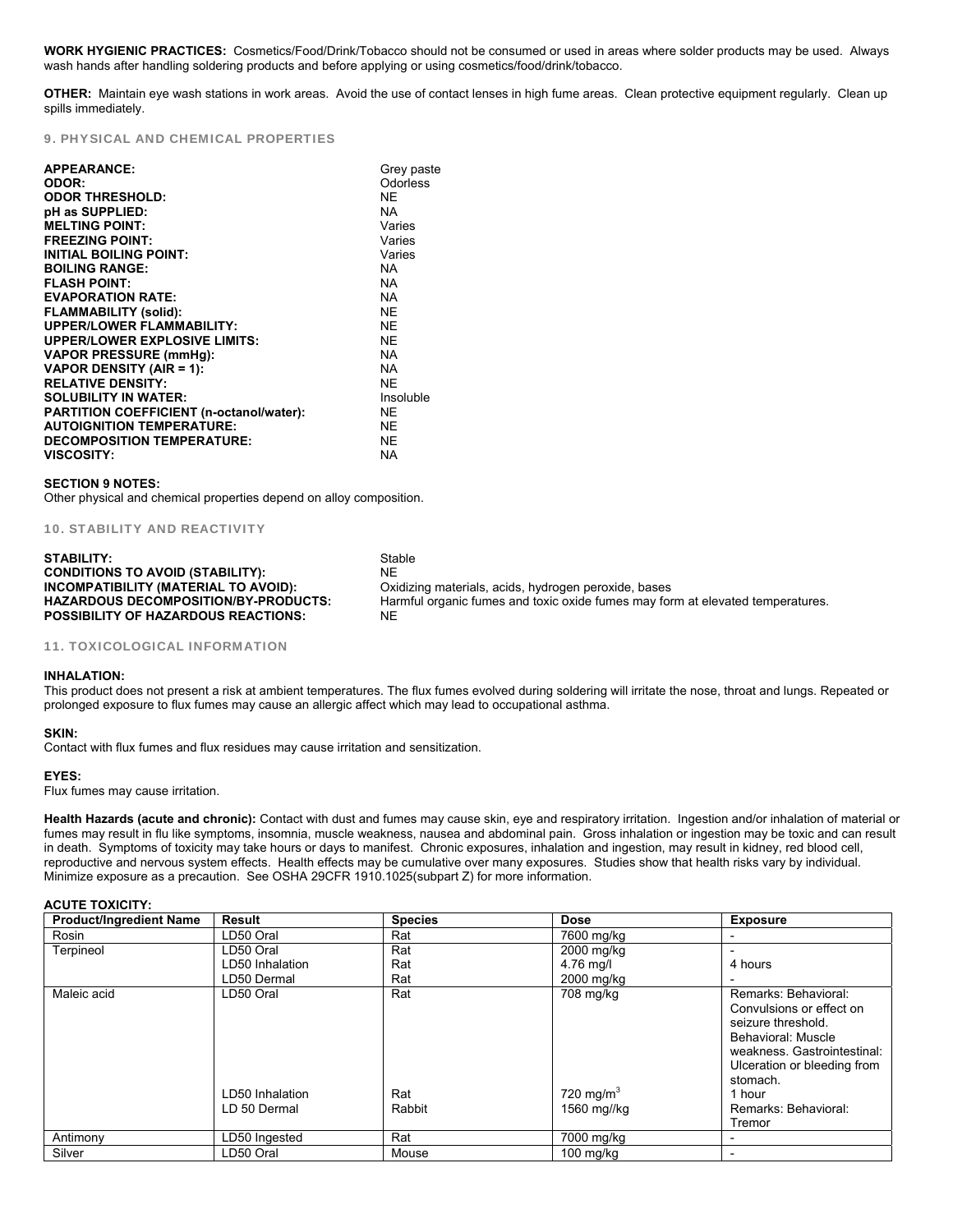| <b>SKIN CORRISION/IRRITATION:</b>         | <b>NE</b>        |                   |                              |
|-------------------------------------------|------------------|-------------------|------------------------------|
| <b>SERIOUS EYE DAMAGE/IRRITATION:</b>     | <b>NA</b>        |                   |                              |
| <b>RESPIRATORY OR SKIN SENSITIZATION:</b> | <b>NE</b>        |                   |                              |
| <b>GERM CELL MUTAGENICITY:</b>            | <b>NA</b>        |                   |                              |
| <b>CARCINOGENICITY:</b>                   |                  |                   |                              |
| <b>OSHA: NA</b>                           | <b>ACGIH: NA</b> | NTP: NA           | <b>IARC: NA</b>              |
|                                           |                  |                   |                              |
| <b>REPRODUCTIVE TOXICITY:</b>             | <b>NA</b>        |                   |                              |
| <b>STOT-SINGLE EXPOSURE:</b>              |                  |                   |                              |
| <b>Product/Ingredient Name</b>            | Category         | Route of exposure | <b>Target organs</b>         |
| Maleic acid                               | Category 3       | Not applicable    | Respiratory tract irritation |
| <b>STOT-REPEATED EXPOSURE:</b>            | <b>NA</b>        |                   |                              |
|                                           |                  |                   |                              |
| <b>ASPIRATION HAZARD:</b>                 | <b>NA</b>        |                   |                              |

#### **SECTION 11 NOTES:**

This product has not been tested as a whole to determine its hazards. Synergistic or additive effects of the above chemicals are unknown, as are the effects of exposure to these chemicals in addition to others present in the work place. See Section 2 for additional health hazards.

| 12. ECOLOGICAL INFORMATION |  |
|----------------------------|--|
|----------------------------|--|

#### **TOXICITY:**

| <b>Product/Ingredient Name</b> | <b>Result</b>                         | <b>Species</b>                                             | <b>Exposure</b> |
|--------------------------------|---------------------------------------|------------------------------------------------------------|-----------------|
| Silver                         | Acute EC50 1.4 µg/l Marine water      | Algae - Chroomonas sp.                                     | 4 days          |
|                                | Acute EC50 0.24 µg/l Fresh water      | Daphnia - Daphnia magna                                    | 48 hours        |
|                                | Acute LC50 11 µg/l Fresh water        | Crustaceans - Ceriodaphnia                                 | 48 hours        |
|                                |                                       | reticulata                                                 |                 |
|                                | Acute LC50 2.13 µg/l Fresh water      | Fish - Pimephales promelas                                 | 96 hours        |
|                                | Chronic NOEC 5 mg/l Marine<br>water   | Algae - Glenodinium halli                                  | 72 hours        |
| Rosin                          | Acute LC50 60.3 mg/l Fresh water      | Brachydanio rerio (zebra fish)                             | 96 hours        |
| Terpineol                      | Acute LC50 62.80 mg/l Fresh<br>water  | Danio rerio (zebra fish)                                   | 96 hours        |
|                                | Acute LC50 68 mg/l Marine water       | Algae - Pseudokirchneriella<br>subcapitata (green algae)   | 72 hours        |
| Maleic acid                    | Acute EC50 316200 µg/l Fresh<br>water | Daphnia - Daphnia magna -<br>Larvae                        | 48 hours        |
|                                | Acute LC50 5000 µg/l Fresh water      | Fish - Pimephales promelas                                 | 96 hours        |
| Copper                         | Acute EC50 1100 µg/l Fresh water      | Aquatic plants - Lemna minor                               | 4 days          |
|                                | Acute EC50 2.1 µg/l Fresh water       | Daphnia - Daphnia longispina -                             | 48 hours        |
|                                |                                       | Juvenile (Fledgling, Hatchling,<br>Weanling)               |                 |
|                                | Acute IC50 13 µg/l Fresh water        | Algae - Pseudokirchneriella                                | 72 hours        |
|                                |                                       | subcapitata - Exponential<br>growth phase                  |                 |
|                                | Acute IC50 5.4 mg/l Marine water      | Aquatic plants - Plantae -                                 | 72 hours        |
|                                |                                       | Exponential growth phase                                   |                 |
|                                | Acute LC50 0.072 µg/l Marine          | Crustaceans - Amphipoda -                                  | 48 hours        |
|                                | water                                 | Adult                                                      |                 |
|                                | Acute LC50 7.56 µg/l Marine water     | Fish - Periophthalmus waltoni -<br>Adult                   | 96 hours        |
|                                | Chronic NOEC 2.5 µg/l Marine<br>water | Algae - Nitzschia closterium -<br>Exponential growth phase | 72 hours        |
|                                | Chronic NOEC 7 mg/l Fresh water       | Aquatic plants - Ceratophyllum<br>demersum                 | 3 days          |
|                                | Chronic NOEC 0.02 mg/l Fresh<br>water | Crustaceans - Cambarus<br>bartonii - Mature                | 21 days         |
|                                | Chronic NOEC 2 µg/l Fresh water       | Daphnia - Daphnia magna                                    | 21 days         |
|                                | Chronic NOEC 0.8 µg/l Fresh           | Fish - Oreochromis niloticus -                             | 6 weeks         |
|                                | water                                 | Juvenile (Fledgling, Hatchling,<br>Weanling)               |                 |

#### **PERSISTENCE AND DEGRADIBILITY:** NE

## **BIOACCUMULATIVE POTENTIAL:**

| <b>Product/Ingredient Name</b> | $LogP_{ow}$ | <b>BCF</b> | Potential |
|--------------------------------|-------------|------------|-----------|
| Silver                         |             | 70<br>7 U  | Low       |
| Rosin                          | 9 to 7.7    |            | Hiah      |
| Terpineol                      |             |            | <b>NE</b> |
| Maleic acid                    | 1.3         |            | Low       |

#### **MOBILITY IN SOIL:** NE NE RESULT OF PBT and vPvB ASSESSMENT: Not applicable **RESULT OF PBT and vPvB ASSESSMENT: OTHER ADVERSE EFFECTS:** NE

13. DISPOSAL CONSIDERATIONS

**WASTE DISPOSAL METHOD:** Scrap and waste should be recycled or stored in a dry, sealed container for later disposal. Disposal must be in accordance with Federal, State/Provincial, and Local Regulations.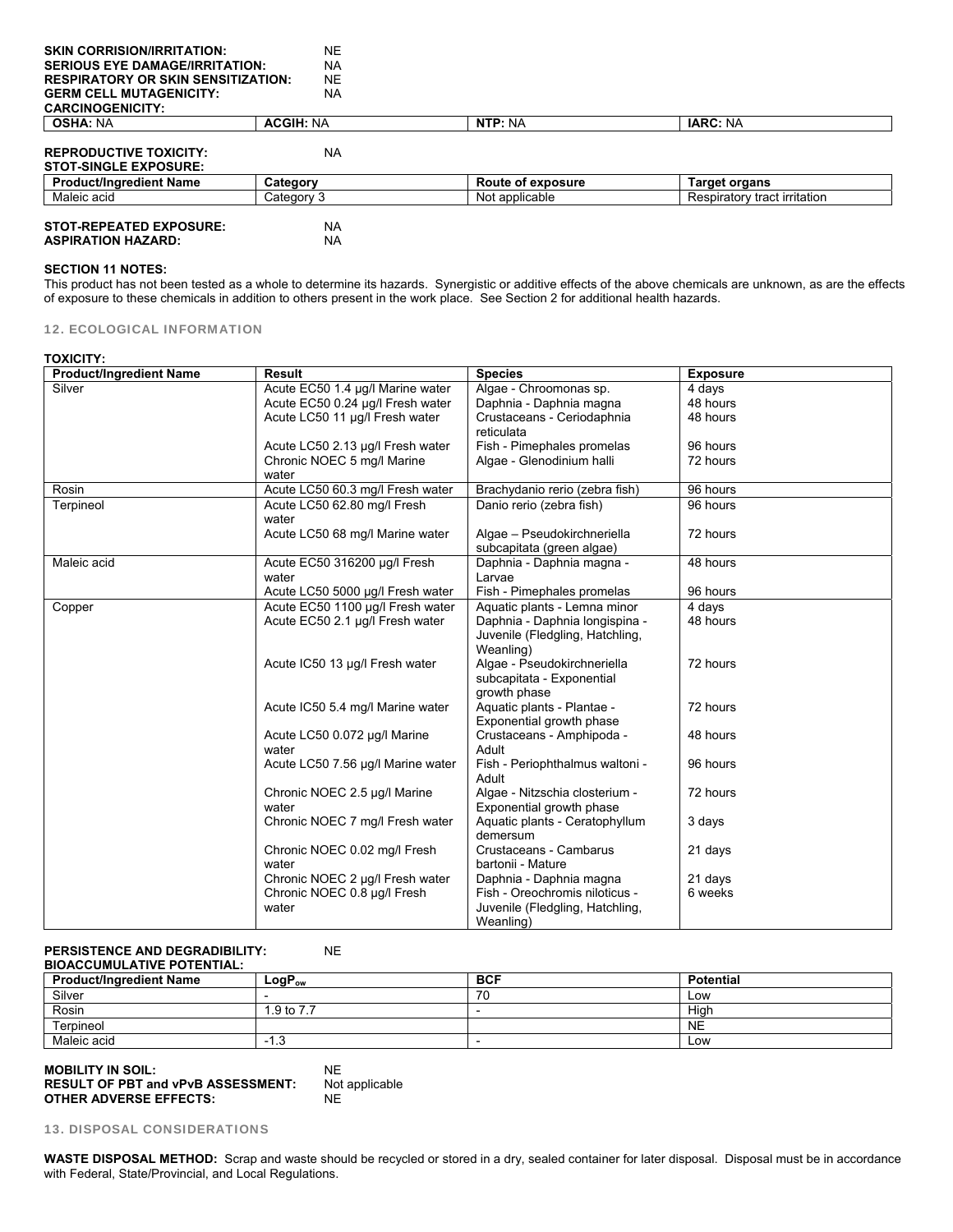**OTHER PRECAUTIONS:** Avoid skin & eye contact, inhalation & ingestion of fumes and material. Wash contaminated clothing before reuse. Keep away from children.

#### 14. TRANSPORT INFORMATION

Transport in accordance with applicable regulations and requirements.

| Not available                   |      |
|---------------------------------|------|
| Not available<br>Not applicable |      |
|                                 | None |
|                                 |      |
|                                 |      |
| Non-Hazardous                   |      |
| Non-Hazardous                   |      |
| Non-Hazardous                   |      |
| Not regulated                   |      |
| Not regulated                   |      |
| Not regulated                   |      |
|                                 |      |

#### 15. REGULATORY INFORMATION

All ingredients used to manufacture this product are listed on the EPA TSCA Inventory. Finished product is not listed on the EPA TSCA Inventory.

| <b>U.S. FEDERAL REGULATIONS:</b>  | Not regulated |
|-----------------------------------|---------------|
| <b>STATE REGULATIONS:</b>         | Not regulated |
| <b>INTERNATIONAL REGULATIONS:</b> | Not regulated |
| <b>AUSTRALIAN REGULATIONS:</b>    | Not regulated |

#### 16. OTHER INFORMATION

| <b>LEGEND:</b> |                                                                                     |
|----------------|-------------------------------------------------------------------------------------|
| <b>ACGIH</b>   | American Conference of Governmental Industrial Hygienists                           |
| <b>ADG</b>     | Australian Dangerous Goods Code                                                     |
| <b>ADR</b>     | European Agreement concerning the International Carriage of Dangerous Goods by Road |
| <b>AICS</b>    | Australian Inventory of Chemical Substances                                         |
| <b>BCF</b>     | Bioconcentration factor                                                             |
| C.A.S.         | <b>Chemical Abstract Service</b>                                                    |
| <b>CLP</b>     | Classification, Labeling and Packaging                                              |
| <b>DOT</b>     | Department of Transportation                                                        |
| EC             | <b>Effective Concentration</b>                                                      |
| <b>EPA</b>     | <b>Environmental Protection Agency</b>                                              |
| <b>GHS</b>     | Global Harmonized System                                                            |
| <b>HMIS</b>    | Hazardous Material Identification System                                            |
| <b>IARC</b>    | International Agency for Research on Cancer                                         |
| <b>IATA</b>    | International Air Transport Association                                             |
| <b>IMDG</b>    | International Maritime Dangerous Goods Code                                         |
| LC.            | Lethal Concentration                                                                |
| LD             | Lethal Dose                                                                         |
| <b>NA</b>      | Not available                                                                       |
| <b>NE</b>      | Not established                                                                     |
| <b>NIOSH</b>   | National Institute for Occupational Safety & Health                                 |
| <b>NOEC</b>    | No observed effective concentration                                                 |
| <b>NOHSC</b>   | National Occupational Health and Safety Commission (Australia)                      |
| <b>NTP</b>     | National Toxicology Program                                                         |
| <b>OSHA</b>    | Occupational Safety and Health Administration                                       |
| <b>PEL</b>     | Permissible Exposure Limit                                                          |
| $P_{ow}$       | Octanol water partition coefficient                                                 |
| SDS.           | Safety Data Sheet                                                                   |
| <b>STEL</b>    | Short-Term Exposure Limit                                                           |
| <b>STOT</b>    | Specific target organ toxicity                                                      |
| <b>TLV</b>     | <b>Threshold Limit Value</b>                                                        |
| <b>TSCA</b>    | Toxic Substance Control Act                                                         |
| TWA:           | Time Weighted Average                                                               |
| US DOT:        | United States Department of Transportation                                          |

#### **PREPARATION INFORMATION:**

This update supersedes all previously released documents.

#### **DISCLAIMER:**

The information and recommendations contained within this publication have been compiled from sources believed to be reliable and to represent the best information available to Chip Quik at the time of issue. No warranty, guarantee, or representation is made by Chip Quik nor does Chip Quik assume any responsibility in connection there within; nor can it be assumed that all acceptable safety measures or other safety measures may not be required under particular or exceptional conditions or circumstances. The data on this Safety Data Sheet relates only to this product and does not relate to use with any other material or in any process. All chemical products should be used only by, or under the direction of, technically qualified personnel who are aware of the hazards involved and necessity for reasonable care in handling. Hazard communication regulations require that employees must be trained on how to use a Safety Data Sheet as a source for hazard information.